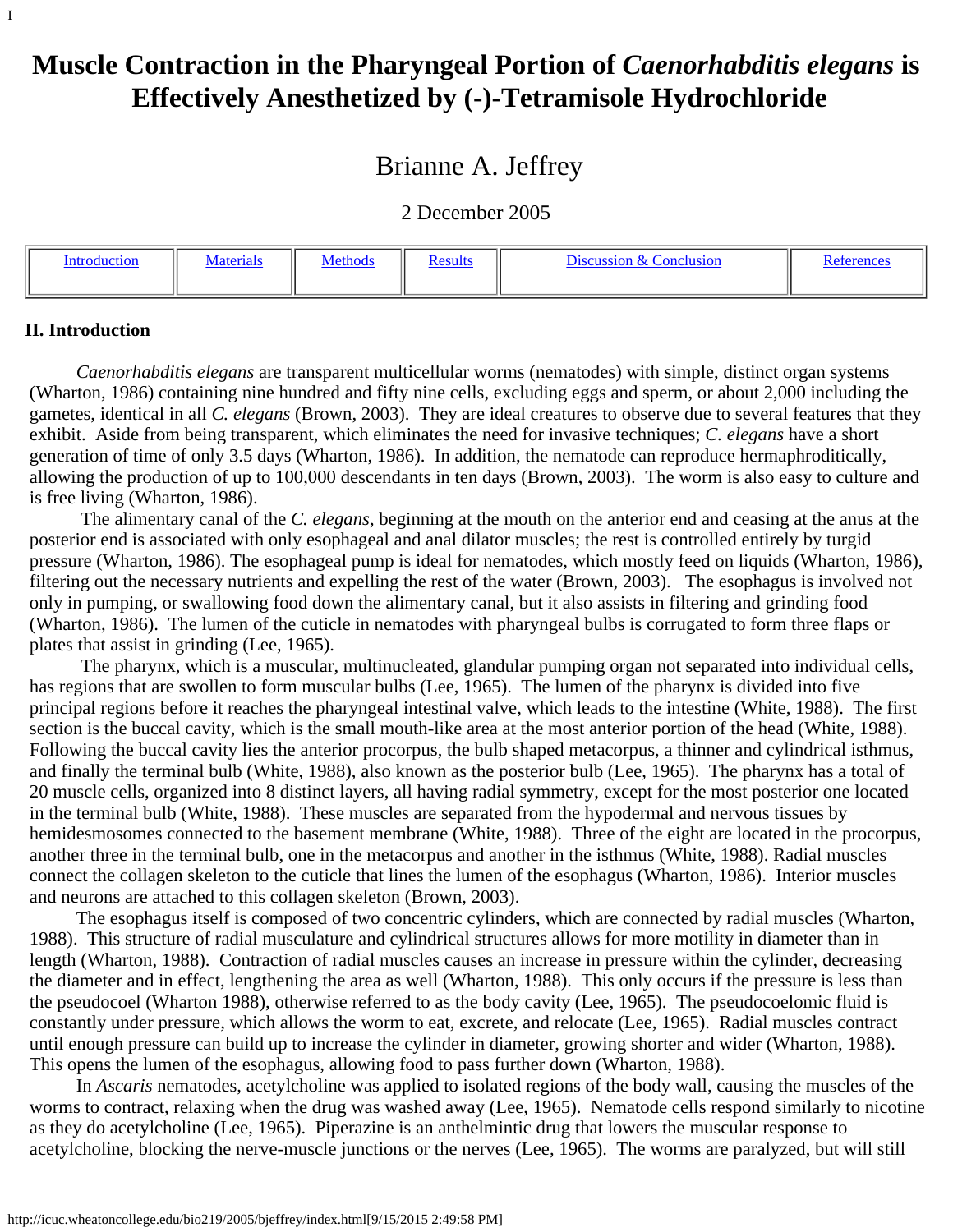respond to electrical stimuli when bathed in piperazine (Lee, 1965). *C. elegans* body wall muscles become paralyzed when exposed to the drug levamisole, which is used to expel parasitic worms from host organisms (Culetto, E. et al, 2004). Levimisole is a nicotinic agonist which works by selective opening of ligand-gated ion channels, which are located in the membranes of muscles and nerves (Martin, R.J., Robertson, A.P., 2000)

 We examined the effect of levamisole on the radial muscles by measuring their movement with and without the drug. I hypothesis that the levimiosle will indeed effectively anesthetize the specimen, leaving them paralyzed but alive. Inter-cellular movement should not be affected by this change, only muscular contractions and locomotion. Due to the fact that most processes, aside from locomotion, pharyngeal contractions, and anal dilations, are determined by turgor pressure, stopping muscle contraction within the specimen should not drastically affect cellular activity.

 This paper describes a preliminary study, using only one worm for each condition to measure the effects of 10mM levamisole on pharyngeal contraction in *C. elegans*. Knowing how this affects the *Caenorhabditis elegans* can further research on the nematodes, which may have the possibility of affecting our knowledge of human processes along with methods to treat human pathologies, since some nematodes, though not *C. elegans*, are parasitic.

#### **III. Materials and Methods**

Materials:

I

- Ward's 'The 4 "L's" of *C. elegans* Lab Activity'' kit and guide book
- Microwave (or boiling water, to heat the agar
- Colonies of Live *Caenorhabditis elegans* from Ward's and Carolina Biological Supply Company
- Bunsen burner
- Glass Pasteur Pipettes
- Rubber bulb
- Poly-Lysine
- Cover slips
- Tweezers
- Double Distilled H20
- Kimwipes
- Transfer Pipettes
- (-)-Tetramisole Hydrochloride solution, 10 mM (also referred to as Levamisole)
- 15 ml tubes
- Glass Microscope Slides
- Valap sealant (petroleum jelly (Vaseline), lanolin, paraffin; 1:1:1, w: w: w)
- Nikon Eclipse E400 Microscope
- Spot Insight QE Camera
- Nikon Eclipse E200 Microscope
- Sony Digital Interface DFW-x700 Camera
- Nikon SMZ660 Dissecting Microscope
- DAGE-MTI DC200 Camera
- BTV Pro Imaging Software
- Spot Imaging Software
- $\bullet$  ImageJ 1.32j
- Adobe Photoshop 7.0

### <span id="page-1-0"></span>Methods:

Several cover slips were bathed in poly-lysine over night and rinsed with double distilled water immediately prior to use. Tweezers were used to hold the cover slips during the rinsing process. Slides were also rinsed with double-distilled water in order to clean them. The cover slips and slides were dry before mounting occurred. Chip chambers were created by placing small pieces of cover slip fragments around the perimeter of there the cover slip would be placed, using tweezers. Several drops of anesthetic (levamisole) were added via transfer pipette to the interior of the chip chambers, just enough to seal the cover slip without leakage. If there was additional liquid after the cover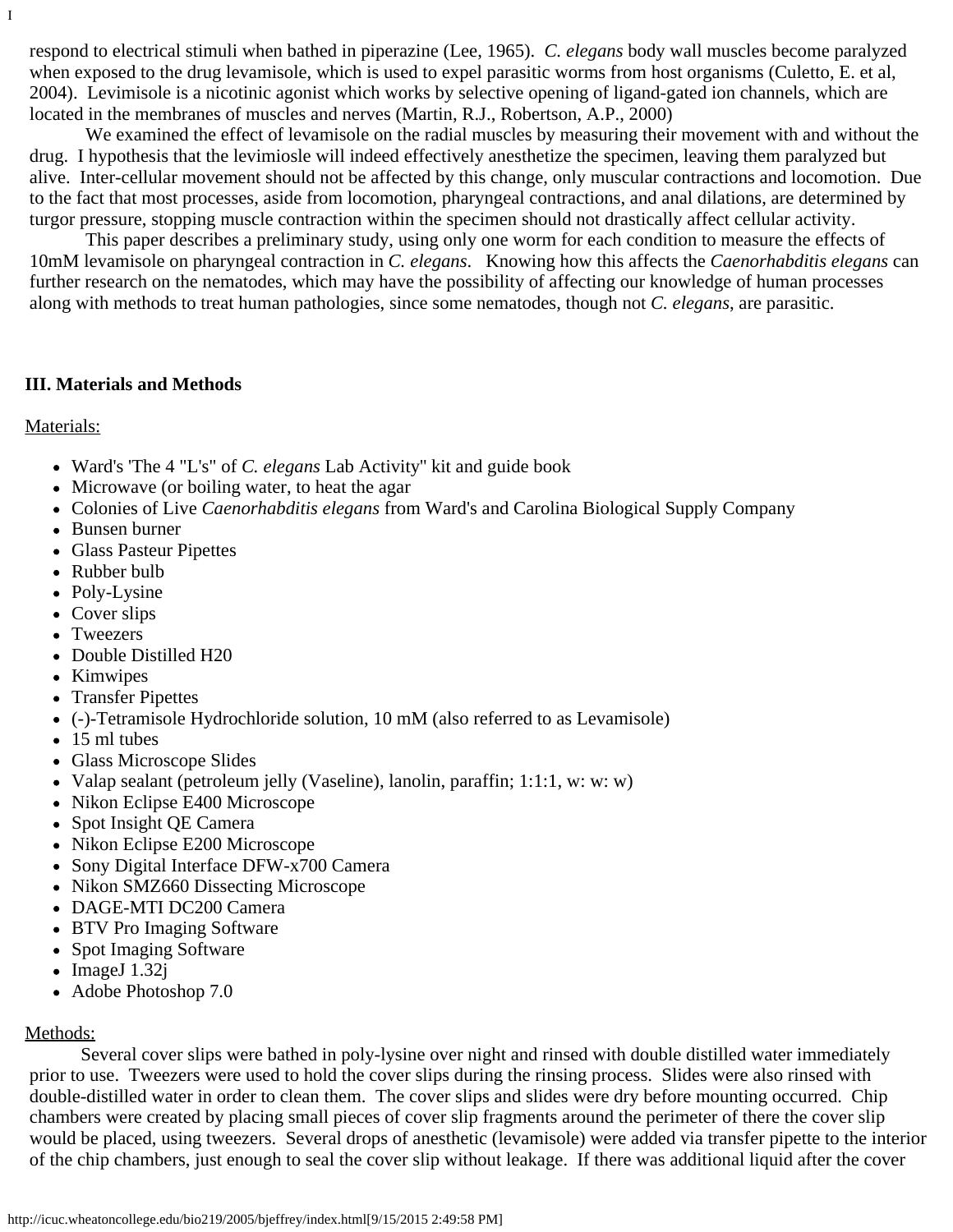slip was placed, a kimwipe was used to wick off the excess fluid. The levamisole was prepared using 8.46mL distilled water, a 15mL tube, and 24 mg of the concentrated powder, ordered from Sigma-Aldrich. The final concentration was around 10mM.

 After several failures in the attempt to transfer worms from the plates to the slides, flame drawn Pasteur pipettes were made using a Bunsen burner. A bulb was placed at the top in order to achieve proper suction. Using a Nikon SMZ660 dissection microscope, *C. elegans* were located on the plates and drawn up using the flame-drawn pipettes. Any images taken were achieved by a DAGE-MTI DC200 camera. Using a transfer pipette, a small amount of levamisole was drawn up into the pipette and released in an effort to rinse the *C. elegans* out. This step was repeated several times. Cover slips were placed over the samples and valap sealant was added to the edges of the cover slip. Once the valap was dry, the slides were observed under a Nikon Eclipse E400 microscope. Images were taken using a Spot Insight QE camera. A Nikon Eclipse E200 microscope and a Sony Digital Interface DFW-x700 camera were also used to obtain data. The software used to capture the images included BTV Pro Imaging software and Spot Imaging software. Adobe Photoshop 7.0 was used to overlap images (for visual representation), add scale bars, and crop images.

 Using ImageJ 1.32j software, the images of the specimen were measured from the tip of the anterior end (mouth) at the buccal cavity to the intestine, which lies beyond the posterior bulb of the pharynx. The furthest extension of the anterior end that was measured and considered to be 100% extended. The shortest contraction was then measured as a percentage of the entire anterior end, consisting of the alimentary canal prior to the intestine. This is easily distinguishable due to the darkened color of the intestine in comparison to the pharynx. This same technique was used for both anesthetized and unanesthetized worms, regardless of whether the full body was viewable or not. The speculation is that the full worm is not affected by the radial muscle contractions, so the length of the body as a whole should not affect the results.

#### <span id="page-2-0"></span>**IV. Results**

I

 The anesthetized *C. elegans* showed minimal range in the extent of contractions among the anterior portion. Figure 1 is an overlap image, containing the full extension of the *C. elegans* as a base image and the full contraction as the layered image. The only noticeable difference produced by this overlap is minimal blurring among the outline of the cuticle and the organs within the animal. No significant difference can be detected. Using ImageJ, the quantitative difference was measured for the anesthetized nematode. The difference was only .2365μm. The conversion from pixels to mm was determined by using photoshop to determine a scale.

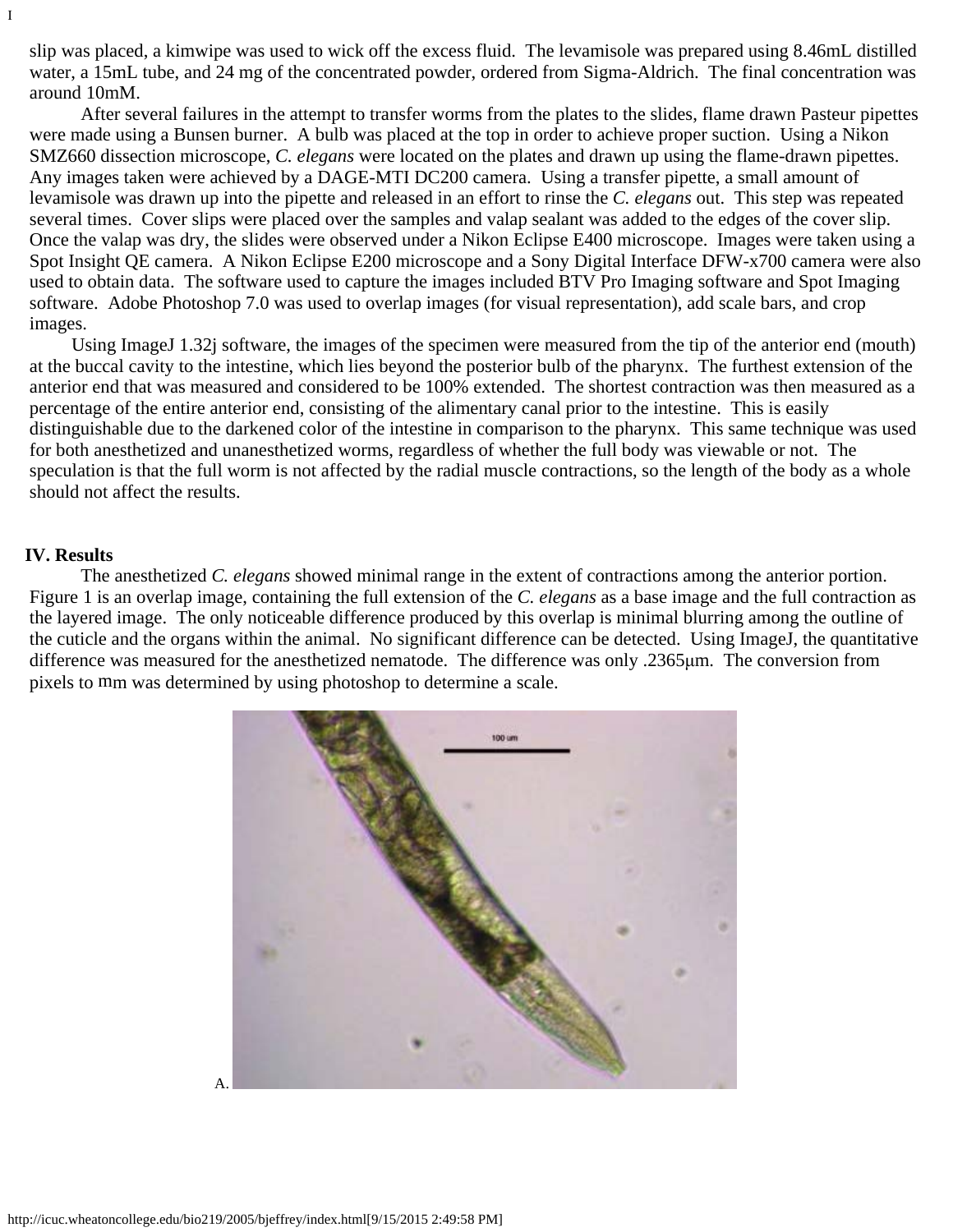Figure 1: **A.** Overlapped images of a *C. elegans* anesthetized by 10% mM solution of (-)-Tetramisole Hydrochloride, at 0% and 100% extension. **B.** Full contraction of anesthetized *C. elegans* (99.79% extension): 111.401 mm **C.** 0% contraction of anesthetized *C. elegans* (100% extension): 111.6375mm.

Comparing contractile differences in the unanesthetized worm proved to be more dramatic. At full extension (100%), the anterior end measured to be 144.191 mm. At full contraction the anterior end measured 53.056 mm. This proves to be 36.796% of the full extension. Figure 2 images show this contractile difference.



Figure 2: A. Overlap image of an unanesthetized *C. elegans* at full extension and at minimal extension. B. Full extension (100%) of a *C. elegans*. [Base image for A] C. Full contraction for a *C. elegans* at 36.796% extension

Figure3.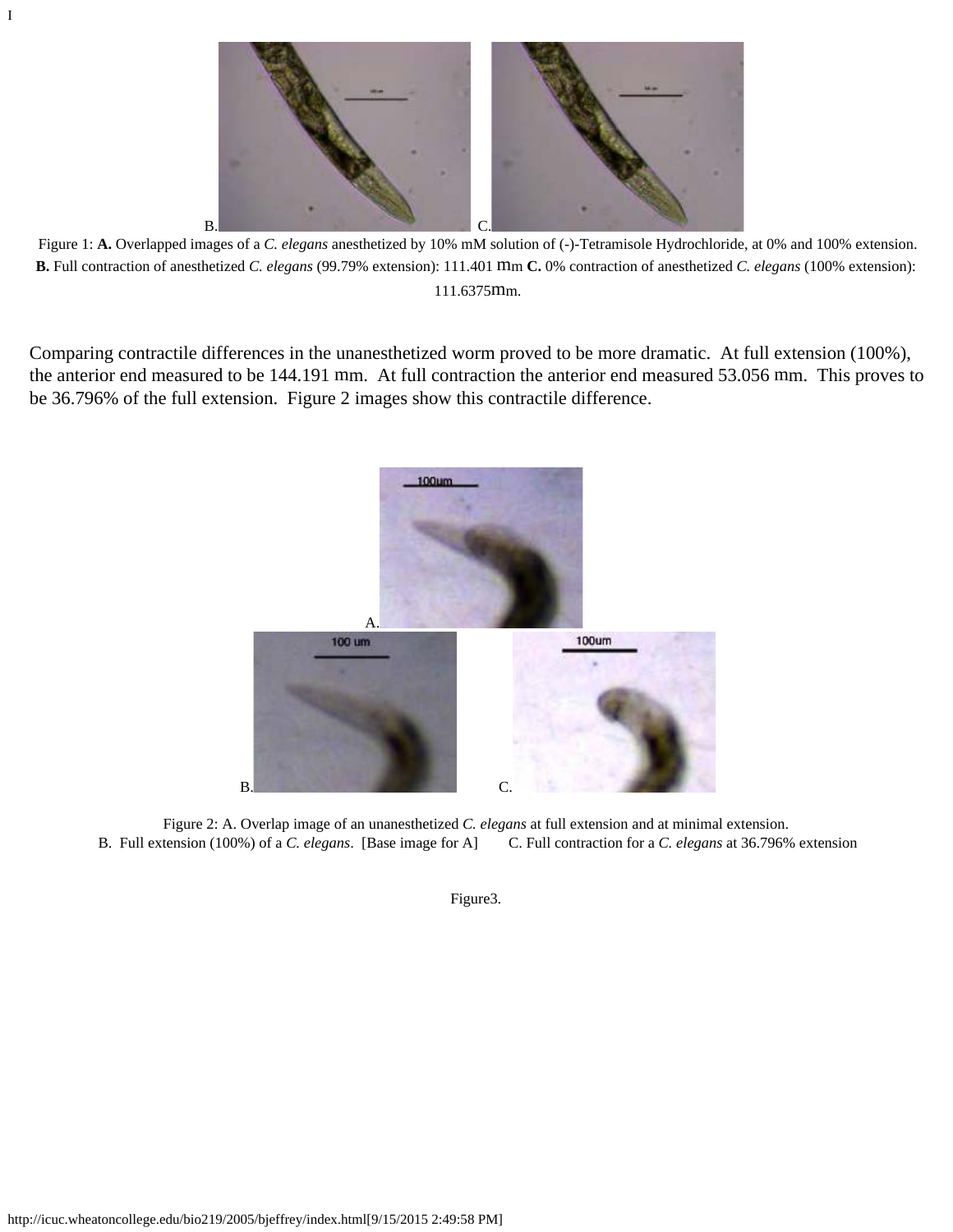**Extend of Pharyngeal Extention in** 



Figure 3 shows a graph comparing the length of extension for both anesthetized and unanesthetized worms. Fully extended means 100%.

#### <span id="page-4-0"></span>**V. Discussion and Conclusion**

I

The data gathered suggest that Levamisole restricts muscular contraction in *C. elegans.* The nematodes are clearly alive, since some of the anesthetized worms twitch. Though, regardless of twitching, cellular behaviors can be observed within the worm. These data support the hypothesis that levamisole will restrict muscular movement, but will not kill the worms, nor affect other cellular activities. It is clear when we observe the chart that the percent of the pharynx that contracts in the unanesthetized worm is almost three times that of the anesthetized worm treated with levamisole. Levamisole is clearly an effective anesthetic.

 I speculate that the neurons of the radial muscles (or possible just the muscles themselves) that control pharyngeal contraction indeed have receptors for levamisole. These are most likely the same receptors as acetylcholine and nicotine, known as the nicotinic acetylcholine receptor (nAChR) (Culetto, E. et al, 2004), which both affect muscle contraction in nematodes (Lee, 1965). When these receptors bind to the Levamisole, they are inhibited from contracting.

 The levamisole must be similar in chemical formation to mimic acetylcholine and bind to its receptors. When these receptors bind to levamisole, it causes the muscles to be unable to contract. When acetylcholine is used instead, the muscles contract. One possible explanation to why levamisole disallows contraction could be that it is more similar to piperazine than acetylcholine. Piperazine lowers the body's response to acetylcholine, which causes muscle contraction. Piperazine disallows muscle contraction, paralyzing the worm. This is similar to how the *C. elegans* respond to levamisole.

 To continue on with the thought the piperazine is similar to levamisole, experiments could be completed comparing control worms without anesthetic to worms treated with different concentrations of levamisole and different concentrations of piperazine.

 There exists a possibility that the anesthetized worms were not attempting to contract these muscles, or that neither worm was measured in its full potential for extension or contraction. It seems only logical, however, that the worms are anesthetized since they do not swim after being treated with the drug. This shows us that locomotion is absent, which suggests that at least some muscles are being affected by the anesthetic. As far as the potential for extent of contraction or elongation, only more tests will determine this.

 Though accurate data was achievable through the methods used, it might be more beneficial in the future to use the same magnification for every image. This problem was presented due to the fact that the unanesthetized worms move quickly and seemingly randomly throughout the slide, disallowing the ability to definitely predict where they would be located. For this reason, a lower magnification had to be used, disallowing for equal detail to be observed in each.